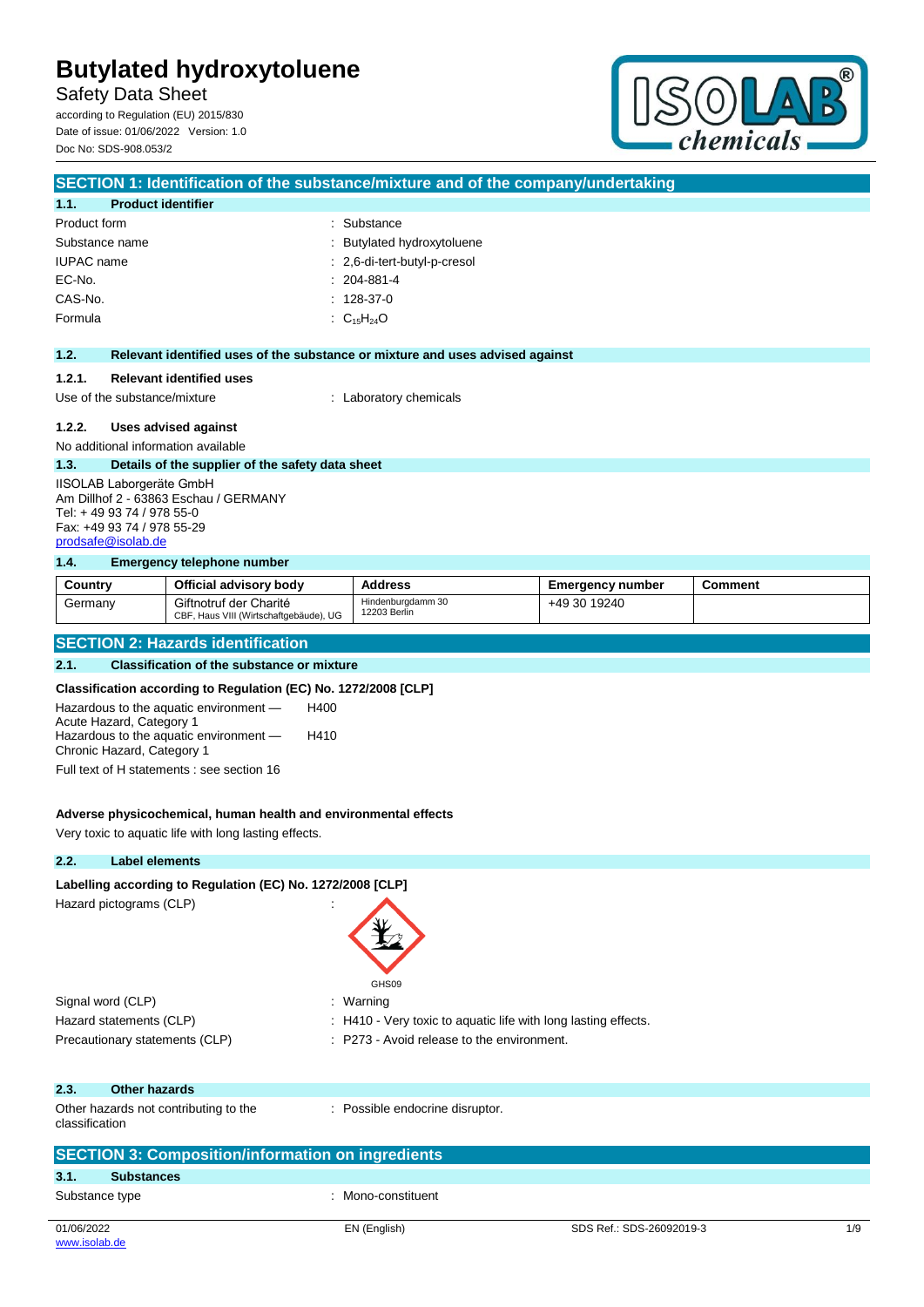# Safety Data Sheet

according to Regulation (EU) 2015/830 Date of issue: 01/06/2022 Version: 1.0 Doc No: SDS-908.053/2



| <b>Name</b>              | <b>Product identifier</b>                | Conc.<br>(% w/w) |
|--------------------------|------------------------------------------|------------------|
| Butylated hydroxytoluene | (CAS-No.) 128-37-0<br>(EC-No.) 204-881-4 | $>= 99$          |

#### Full text of H-statements: see section 16

**3.2. Mixtures**

EN (English) SDS Ref.: SDS-26092019-3 2/9 Not applicable **SECTION 4: First aid measures 4.1. Description of first aid measures** First-aid measures general **interpretent of the state of the state of the state of the state of the state of the state of the state of the state of the state of the state of the state of the state of the state of the state** are not allowed to work or be exposed to the product. In all cases of doubt, or when symptoms persist, seek medical attention. First-aid measures after inhalation : Remove person to fresh air and keep comfortable for breathing. First-aid measures after skin contact : Wash skin with plenty of water. First-aid measures after eye contact : Rinse eyes with water as a precaution. First-aid measures after ingestion : Call a poison center or a doctor if you feel unwell. **4.2. Most important symptoms and effects, both acute and delayed** No additional information available **4.3. Indication of any immediate medical attention and special treatment needed** Treat symptomatically. **SECTION 5: Firefighting measures 5.1. Extinguishing media** Suitable extinguishing media : Water spray. dry chemical powder, alcohol-resistant foam, carbon dioxide (CO2). Unsuitable extinguishing media : Strong water jet. **5.2. Special hazards arising from the substance or mixture** Fire hazard **including the static discussion of the static final static discharges).** Contact with combustible material may cause fire. Reactivity in case of fire **interest and the set of the set of the set of the set of the set of the set of the set of the set of the set of the set of the set of the set of the set of the set of the set of the set of the s** Hazardous decomposition products in case of fire : Toxic fumes may be released. **5.3. Advice for firefighters** Precautionary measures fire : Approach from upwind. Use water spray or fog for cooling exposed containers. Keep away from combustible materials. Firefighting instructions : Use water spray or fog for cooling exposed containers. Cool adjacent tanks / containers / drums with water jet. Do not allow water to enter the vessels, a violent reaction may occur. Do not enter fire area without proper protective equipment, including respiratory protection. Exercise caution when fighting any chemical fire. Keep upwind. In case of fire: Evacuate area. Fight fire remotely due to the risk of explosion. Protection during firefighting  $\qquad \qquad \qquad$ : Do not attempt to take action without suitable protective equipment. Self-contained breathing apparatus. Complete protective clothing. Other information **interval on the Conference** : High temperature decomposition products are harmful by inhalation. Inhalation of vapour can cause breathing difficulties. **SECTION 6: Accidental release measures 6.1. Personal precautions, protective equipment and emergency procedures** General measures status of the status of Eliminate every possible source of ignition. Access forbidden to unauthorised personnel. Use protective clothing. Prevent from entering sewers, basements and workpits, or any place where its accumulation can be dangerous. Notify authorities if product enters sewers or public waters. Use care in walking on spilled material. Do not inhale vapour. **6.1.1. For non-emergency personnel** Protective equipment **interval of the CO** : Wear recommended personal protective equipment. Dust formation: dust mask. Wear suitable protective clothing, gloves and eye or face protection. Emergency procedures **in the spillate spillage area.** Do not touch or walk on the spilled product. Evacuate unnecessary personnel. Mark out the contaminated area with signs and prevent access to unauthorized personnel. Measures in case of dust release : In case of dust production: protective goggles. Dust mask. In case of vapour formation use adequate respirator.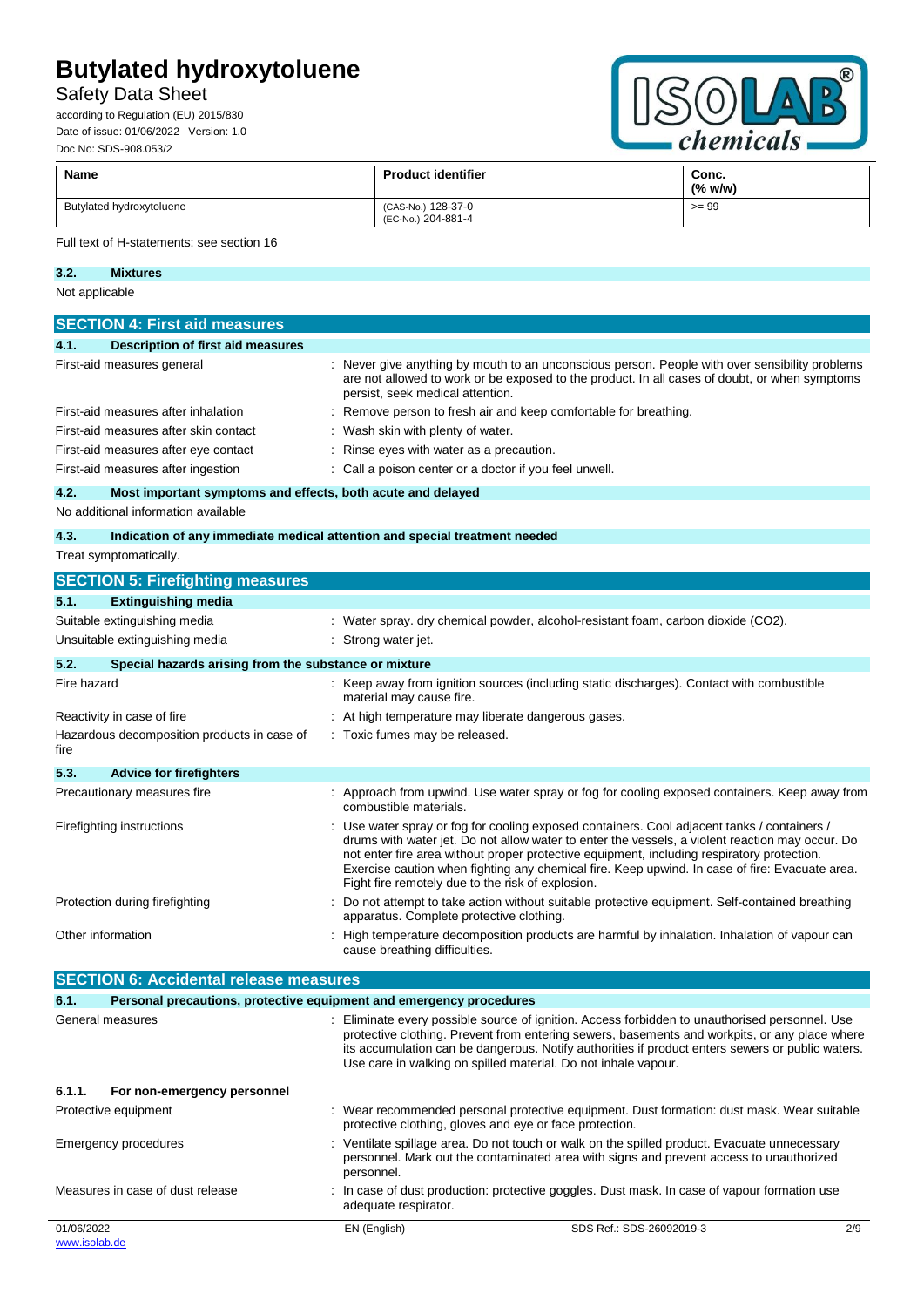# Safety Data Sheet

according to Regulation (EU) 2015/830 Date of issue: 01/06/2022 Version: 1.0 Doc No: SDS-908.053/2



| 6.1.2.<br>For emergency responders       |                                                                                                                                                                                                                                                                                                                                             |
|------------------------------------------|---------------------------------------------------------------------------------------------------------------------------------------------------------------------------------------------------------------------------------------------------------------------------------------------------------------------------------------------|
| Protective equipment                     | Do not attempt to take action without suitable protective equipment. For further information<br>refer to section 8: "Exposure controls/personal protection". Only qualified personnel equipped<br>with suitable protective equipment may intervene. Wear suitable protective clothing, gloves and<br>eye/face protection.                   |
| Emergency procedures                     | : Avoid contact with skin and eyes. Do not touch spilled material. Evacuate unnecessary<br>personnel. Keep away from combustible material. Keep public away from danger area. Prevent<br>from entering sewers, basements and workpits, or any place where its accumulation can be<br>dangerous. Ventilate area. Stop leak if safe to do so. |
| 6.2.<br><b>Environmental precautions</b> |                                                                                                                                                                                                                                                                                                                                             |
|                                          |                                                                                                                                                                                                                                                                                                                                             |

Avoid release to the environment. Do not allow to enter drains or water courses. Do not discharge into drains or waterways without neutralizing.

| Methods and material for containment and cleaning up<br>6.3. |                                                                                                                                                                                                                                                                                                                                       |
|--------------------------------------------------------------|---------------------------------------------------------------------------------------------------------------------------------------------------------------------------------------------------------------------------------------------------------------------------------------------------------------------------------------|
| For containment                                              | : Collect spillage. Comply with the safety intructions. Soak up with inert absorbent material (for<br>example sand, sawdust, a universal binder, silica gel). Contain any spills with dikes or<br>absorbents to prevent migration and entry into sewers or streams.                                                                   |
| Methods for cleaning up                                      | : Mechanically recover the product. Clean up any spills as soon as possible, using an absorbent<br>material to collect it. Absorb with liquid-binding material (e.g. sand, diatomaceous earth, acid-<br>or universal binding agents). Sweep or shovel spills into appropriate container for disposal.<br>Minimise generation of dust. |
| Other information                                            | Dispose of materials or solid residues at an authorized site. Dispose of contaminated materials<br>÷<br>in accordance with current regulations.                                                                                                                                                                                       |
| 6.4.<br><b>Reference to other sections</b>                   |                                                                                                                                                                                                                                                                                                                                       |

Concerning personal protective equipment to use, see section 8. Concerning disposal elimination after cleaning, see section 13.

| <b>SECTION 7: Handling and storage</b>                               |                                                                                                                                                                                                                                                                                                                                                                                                                                                                                                                                                                                                         |
|----------------------------------------------------------------------|---------------------------------------------------------------------------------------------------------------------------------------------------------------------------------------------------------------------------------------------------------------------------------------------------------------------------------------------------------------------------------------------------------------------------------------------------------------------------------------------------------------------------------------------------------------------------------------------------------|
| Precautions for safe handling<br>7.1.                                |                                                                                                                                                                                                                                                                                                                                                                                                                                                                                                                                                                                                         |
| Additional hazards when processed                                    | Use adequate ventilation to keep vapour concentrations below applicable standard. Take all<br>necessary technical measures to avoid or minimize the release of the product on the<br>workplace.                                                                                                                                                                                                                                                                                                                                                                                                         |
| Precautions for safe handling                                        | Ensure good ventilation of the work station. Wear personal protective equipment. Avoid dust<br>formation. Avoid prolonged and repeated contact with skin. Contaminated work clothing should<br>not be allowed out of the workplace. Do not spray on an open flame or other ignition source.<br>Floors, walls and other surfaces in the hazard area must be cleaned regularly. Keep valves and<br>fittings free from oil and grease. Take all necessary technical measures to avoid or minimize<br>the release of the product on the workplace. Take precautionary measures against static<br>discharge. |
| Hygiene measures                                                     | Do not eat, drink or smoke when using this product. Always wash hands after handling the<br>product.                                                                                                                                                                                                                                                                                                                                                                                                                                                                                                    |
| 7.2.<br>Conditions for safe storage, including any incompatibilities |                                                                                                                                                                                                                                                                                                                                                                                                                                                                                                                                                                                                         |
| <b>Technical measures</b>                                            | : Comply with applicable regulations. Containers which are opened should be properly resealed<br>and kept upright to prevent leakage. Ensure adequate ventilation, especially in confined areas.                                                                                                                                                                                                                                                                                                                                                                                                        |
| Storage conditions                                                   | Store in a well-ventilated place. Keep cool.                                                                                                                                                                                                                                                                                                                                                                                                                                                                                                                                                            |
| Incompatible products                                                | Strong acids. Strong bases. Strong oxidizing agents. Peroxides. Explosives.                                                                                                                                                                                                                                                                                                                                                                                                                                                                                                                             |
| Incompatible materials                                               | Extremely high or low temperatures.                                                                                                                                                                                                                                                                                                                                                                                                                                                                                                                                                                     |
| Heat and ignition sources                                            | Do not smoke. KEEP SUBSTANCE AWAY FROM: ignition sources. heat sources.                                                                                                                                                                                                                                                                                                                                                                                                                                                                                                                                 |
| Information on mixed storage                                         | Keep away from food, drink and animal feeding stuffs.                                                                                                                                                                                                                                                                                                                                                                                                                                                                                                                                                   |
| Storage area                                                         | : Avoid: Extremely high or low temperatures. Heat and ignition sources.                                                                                                                                                                                                                                                                                                                                                                                                                                                                                                                                 |
| 7.3.<br>Specific end use(s)                                          |                                                                                                                                                                                                                                                                                                                                                                                                                                                                                                                                                                                                         |

No additional information available

|      | <b>SECTION 8: Exposure controls/personal protection</b> |                                                |
|------|---------------------------------------------------------|------------------------------------------------|
|      |                                                         |                                                |
| 8.1. | <b>Control parameters</b>                               |                                                |
|      |                                                         |                                                |
|      |                                                         |                                                |
|      | Butylated hydroxytoluene (128-37-0)                     |                                                |
|      | DNEL/DMEL (Workers)                                     |                                                |
|      |                                                         | $\sim$ $\sim$ $\sim$ $\sim$ $\sim$ $\sim$<br>. |

| <b>PINCHPIMLE</b> (WORKGIS)              |                          |                          |     |
|------------------------------------------|--------------------------|--------------------------|-----|
| Long-term - systemic effects, dermal     | 8.3 mg/kg bodyweight/day |                          |     |
| Long-term - systemic effects, inhalation | 5.8 mg/m <sup>3</sup>    |                          |     |
| DNEL/DMEL (General population)           |                          |                          |     |
| Long-term - systemic effects, inhalation | $1.74 \text{ mg/m}^3$    |                          |     |
| Long-term - systemic effects, dermal     | 5 mg/kg bodyweight/day   |                          |     |
| PNEC (Water)                             |                          |                          |     |
| 01/06/2022                               | EN (English)             | SDS Ref.: SDS-26092019-3 | 3/9 |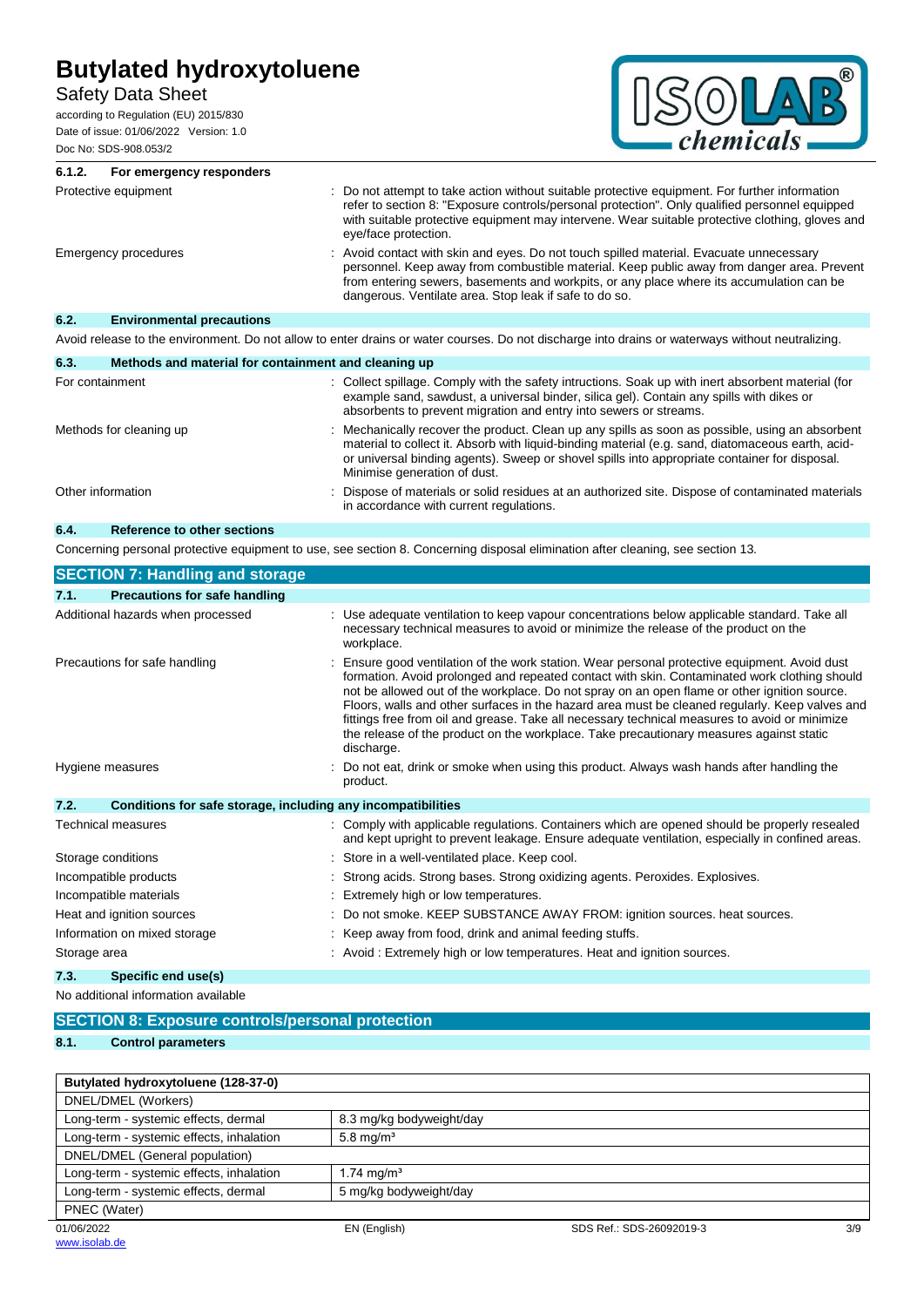# Safety Data Sheet

according to Regulation (EU) 2015/830 Date of issue: 01/06/2022 Version: 1.0 Doc No: SDS-908.053/2



| Butylated hydroxytoluene (128-37-0)  |                  |  |
|--------------------------------------|------------------|--|
| PNEC aqua (freshwater)               | $4 \mu g/l$      |  |
| PNEC aqua (marine water)             | $0.4 \mu g/l$    |  |
| PNEC aqua (intermittent, freshwater) | $4 \mu g/l$      |  |
| PNEC (Sediment)                      |                  |  |
| PNEC sediment (freshwater)           | 1.29 mg/kg dwt   |  |
| PNEC (Soil)                          |                  |  |
| PNEC soil                            | 1.04 $mg/kg$ dwt |  |
| PNEC (Oral)                          |                  |  |
| PNEC oral (secondary poisoning)      | 16.7 mg/kg food  |  |
| PNEC (STP)                           |                  |  |
| PNEC sewage treatment plant          | $100$ mg/        |  |
|                                      |                  |  |

### **8.2. Exposure controls**

#### **Appropriate engineering controls:**

Ensure good ventilation of the work station. Avoid contact with skin, eyes and clothing. Carry out operations in the open/under local exhaust/ventilation or with respiratory protection. Consider the use of a work permit system e.g. for maintenance activities. Emergency eye wash fountains and safety showers should be available in the immediate vicinity of any potential exposure. In the event that dust and/or fine particles are generated with this product, it is prudent to minimize prolonged inhalation exposure to these forms not to exceed the occupational exposure limit. Measure concentrations regularly, and at the time of any change occuring in conditions likely to have consequences on workers exposure.

#### **Hand protection:**

Protective gloves. EN 374

#### **Eye protection:**

Safety glasses. EN 166. Where excessive dust may result, wear goggles

#### **Skin and body protection:**

Wear suitable protective clothing. In case of dust production: dustproof clothing. In case of dust production: head/neck protection. Where contact with eyes or skin is likely, wear suitable protection

#### **Respiratory protection:**

In case of insufficient ventilation, wear suitable respiratory equipment. Dust production: dust mask with filter type P1. Where excessive vapour may result, wear approved mask

### **Environmental exposure controls:**

Avoid release to the environment.

## **Consumer exposure controls:**

Do not eat, drink or smoke during use. Always wash hands after handling the product. Avoid contact with skin and eyes. Avoid contact during pregnancy/while nursing.

#### **Other information:**

Always wash hands after handling the product. Wash hands and other exposed areas with mild soap and water before eating, drinking or smoking and when leaving work.

| <b>SECTION 9: Physical and chemical properties</b>            |                                |  |
|---------------------------------------------------------------|--------------------------------|--|
| Information on basic physical and chemical properties<br>9.1. |                                |  |
| Physical state                                                | : Solid                        |  |
| Appearance                                                    | : Crystalline solid.           |  |
| Colour                                                        | : No data available.           |  |
| Odour                                                         | : No data available.           |  |
| Odour threshold                                               | : No data available            |  |
| Molecular mass                                                | $: 220.35$ g/mol               |  |
| рH                                                            | : No data available            |  |
| Relative evaporation rate (butylacetate=1)                    | : No data available            |  |
| Melting point                                                 | : 69 - 70 $^{\circ}$ C         |  |
| Freezing point                                                | : Not applicable               |  |
| Boiling point                                                 | : 265 °C (1.013 hPa)           |  |
| Flash point                                                   | : 127 °C Atm. press.: 1013 hPa |  |
| Auto-ignition temperature                                     | : Not applicable               |  |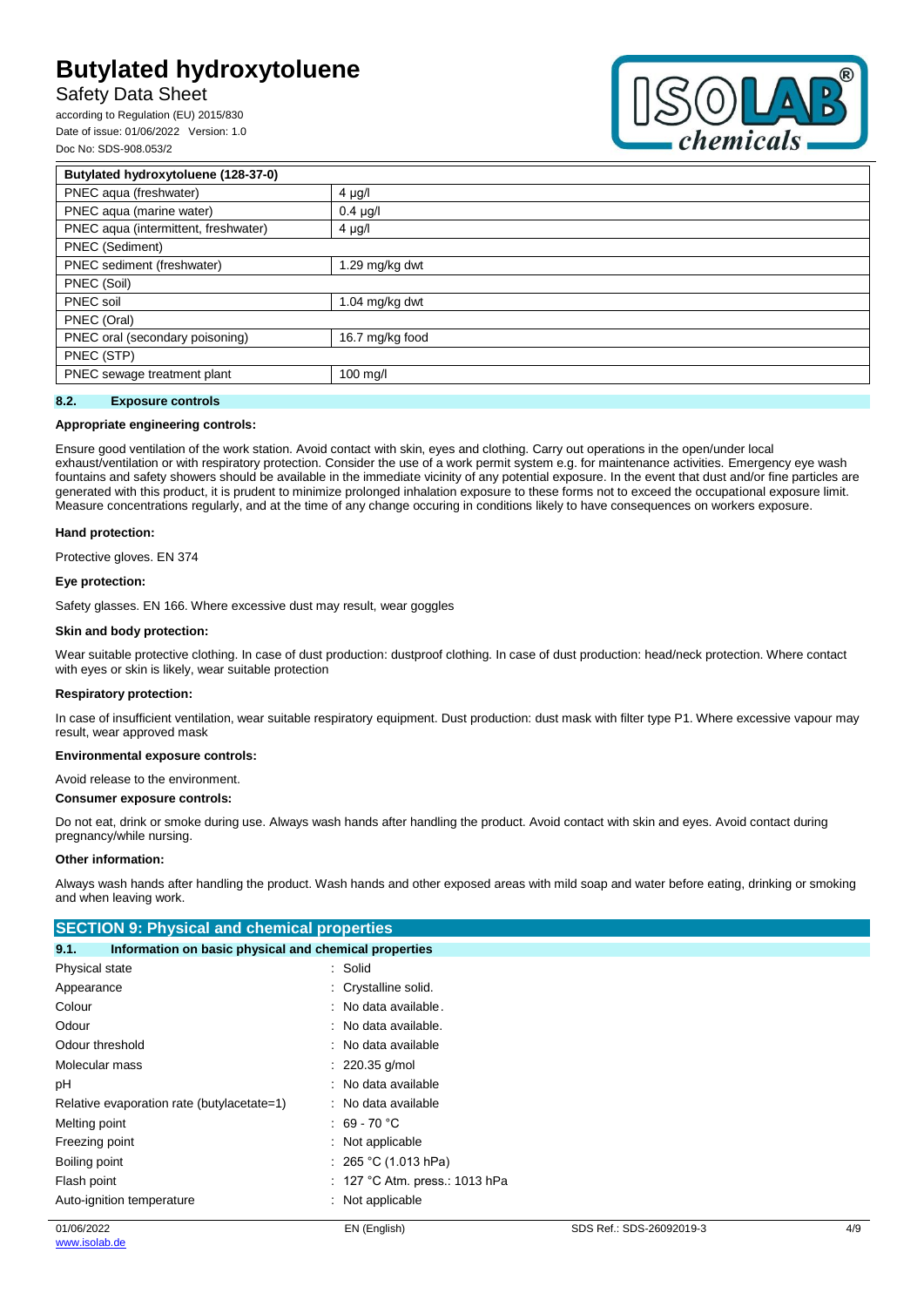# Safety Data Sheet

according to Regulation (EU) 2015/830 Date of issue: 01/06/2022 Version: 1.0 Doc No: SDS-908.053/2



| Decomposition temperature        | : No data available          |
|----------------------------------|------------------------------|
| Flammability (solid, gas)        | : Non flammable.             |
| Vapour pressure                  | : $0.02$ hPa (20 °C)         |
| Relative vapour density at 20 °C | : No data available          |
| Relative density                 | : No data available          |
| Density                          | : 1.05 g/cm3 (20 °C)         |
| Solubility                       | : Water: < 0,001 g/l (25 °C) |
| Log Pow                          | : No data available          |
| Viscosity, kinematic             | : Not applicable             |
| Viscosity, dynamic               | : No data available          |
| <b>Explosive properties</b>      | : No data available          |
| Oxidising properties             | : No data available          |
| <b>Explosive limits</b>          | Not applicable               |
|                                  |                              |

## **9.2. Other information**

No additional information available

| <b>SECTION 10: Stability and reactivity</b> |                                                                                    |
|---------------------------------------------|------------------------------------------------------------------------------------|
| 10.1.                                       | Reactivity                                                                         |
|                                             | The product is non-reactive under normal conditions of use, storage and transport. |
| 10.2.                                       | <b>Chemical stability</b>                                                          |

## Stable under normal conditions.

#### **10.3. Possibility of hazardous reactions**

No dangerous reactions known under normal conditions of use.

# **10.4. Conditions to avoid**

None under recommended storage and handling conditions (see section 7).

## **10.5. Incompatible materials**

Strong acids. Strong bases. Strong oxidizing agents. Peroxides. Explosives.

#### **10.6. Hazardous decomposition products**

Under normal conditions of storage and use, hazardous decomposition products should not be produced.

# **SECTION 11: Toxicological information**

| Information on toxicological effects<br>11.1. |                  |
|-----------------------------------------------|------------------|
| Acute toxicity (oral)                         | : Not classified |
| Acute toxicity (dermal)                       | : Not classified |
| Acute toxicity (inhalation)                   | : Not classified |

| Butylated hydroxytoluene (128-37-0) |                  |
|-------------------------------------|------------------|
| LD50 oral rat                       | > 6000 mg/kg     |
| Skin corrosion/irritation           | : Not classified |
| Serious eye damage/irritation       | : Not classified |
| Respiratory or skin sensitisation   | : Not classified |
| Germ cell mutagenicity              | : Not classified |
| Carcinogenicity                     | : Not classified |
| Reproductive toxicity               | : Not classified |
| STOT-single exposure                | : Not classified |
| STOT-repeated exposure              | : Not classified |
| Aspiration hazard                   | : Not classified |

| <b>SECTION 12: Ecological information</b> |                                                         |                          |     |
|-------------------------------------------|---------------------------------------------------------|--------------------------|-----|
| 12.1.<br><b>Toxicity</b>                  |                                                         |                          |     |
| Ecology - general                         | : Very toxic to aquatic life with long lasting effects. |                          |     |
| Acute aquatic toxicity                    | : Very toxic to aquatic life.                           |                          |     |
| Chronic aquatic toxicity                  | : Very toxic to aquatic life with long lasting effects. |                          |     |
| 01/06/2022                                | EN (English)                                            | SDS Ref.: SDS-26092019-3 | 5/9 |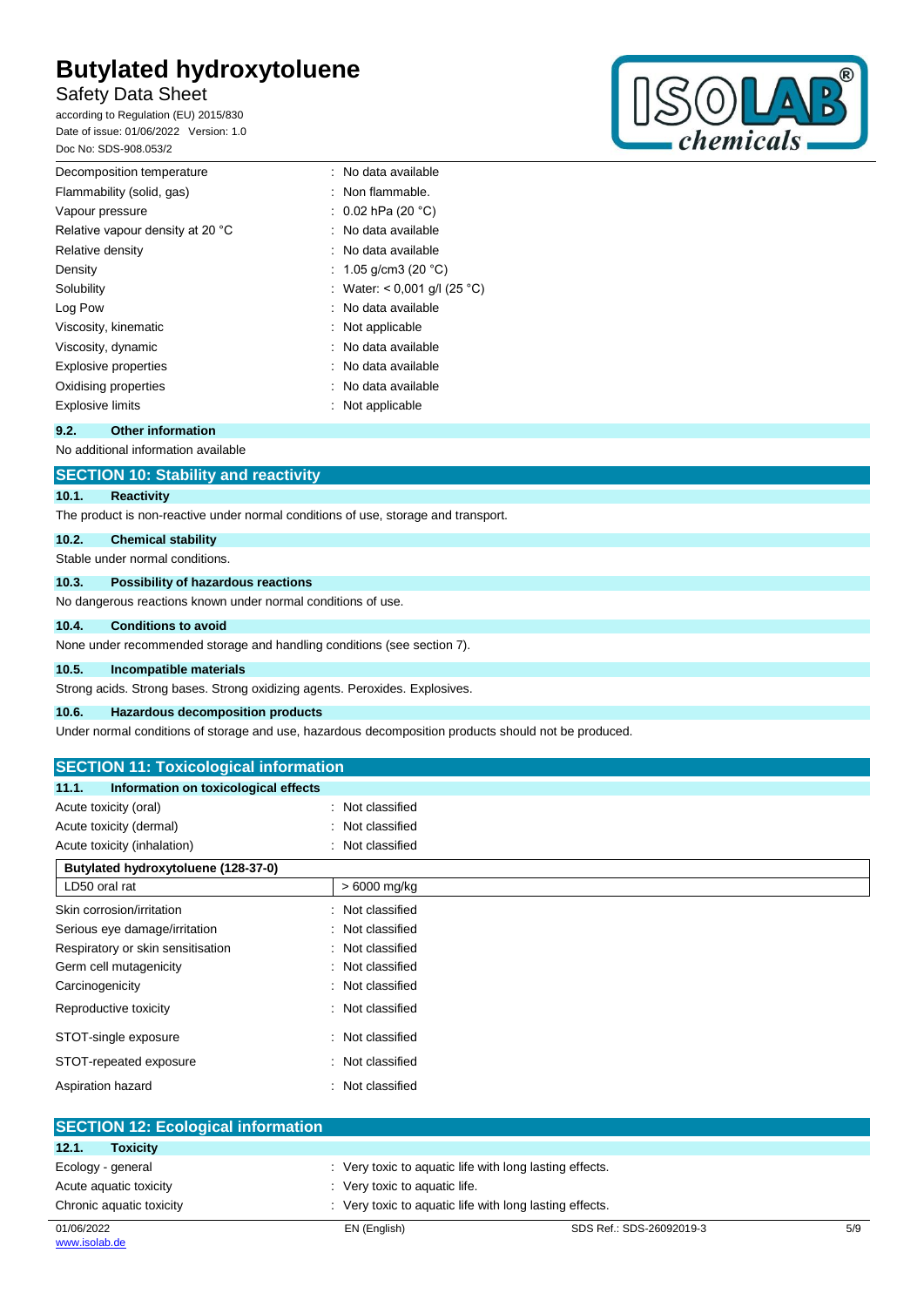# Safety Data Sheet

according to Regulation (EU) 2015/830 Date of issue: 01/06/2022 Version: 1.0 Doc No: SDS-908.053/2



| Butylated hydroxytoluene (128-37-0) |                                                                                                          |
|-------------------------------------|----------------------------------------------------------------------------------------------------------|
| LC50 fish 1                         | > 0.57 mg/l Test organisms (species): Danio rerio (previous name: Brachydanio rerio)                     |
| EC50 Daphnia 1                      | 0.48 mg/l Test organisms (species): Daphnia magna                                                        |
| EC50 72h algae (1)                  | > 0.4 mg/l Test organisms (species): Desmodesmus subspicatus (previous name:<br>Scenedesmus subspicatus) |
| LOEC (chronic)                      | 1 mg/l Test organisms (species): Daphnia magna Duration: '21 d'                                          |
| NOEC (chronic)                      | 0.023 mg/l Test organisms (species): Daphnia magna Duration: '21 d'                                      |
| NOEC chronic fish                   | 0.053 mg/l Test organisms (species): Oryzias latipes Duration: '42 d'                                    |

# **12.2. Persistence and degradability**

No additional information available

# **12.3. Bioaccumulative potential**

No additional information available

**12.4. Mobility in soil**

No additional information available

## **12.5. Results of PBT and vPvB assessment**

No additional information available **12.6. Other adverse effects**

No additional information available

| <b>SECTION 13: Disposal considerations</b> |                                                                                                                                                                                                                                                                                    |
|--------------------------------------------|------------------------------------------------------------------------------------------------------------------------------------------------------------------------------------------------------------------------------------------------------------------------------------|
| Waste treatment methods<br>13.1.           |                                                                                                                                                                                                                                                                                    |
| Regional legislation (waste)               | : Disposal must be done according to official regulations. Waste Management Regulation<br>published in the Official Journal numbered 29314 on April 2, 2015. Regulation on Incineration<br>of Waste Materials published in the Official Journal numbered 27721 on October 6, 2010. |
| Waste treatment methods                    | : Dispose of contents/container in accordance with licensed collector's sorting instructions. Do<br>not remove as household garbage.                                                                                                                                               |
| Sewage disposal recommendations            | : Disposal must be done according to official regulations.                                                                                                                                                                                                                         |
| Additional information                     | Empty containers should be taken for recycling, recovery or waste in accordance with local<br>regulation.                                                                                                                                                                          |

# **SECTION 14: Transport information**

# In accordance with ADR / RID / IMDG / IATA / ADN

| <b>ADR</b>                                                                                                                             | <b>IMDG</b>                                                                                                                                                   | <b>IATA</b>                                                                                            | <b>ADN</b>                                                                                                                        | <b>RID</b>                                                                                                                        |
|----------------------------------------------------------------------------------------------------------------------------------------|---------------------------------------------------------------------------------------------------------------------------------------------------------------|--------------------------------------------------------------------------------------------------------|-----------------------------------------------------------------------------------------------------------------------------------|-----------------------------------------------------------------------------------------------------------------------------------|
| 14.1.<br><b>UN number</b>                                                                                                              |                                                                                                                                                               |                                                                                                        |                                                                                                                                   |                                                                                                                                   |
| 3077                                                                                                                                   | 3077                                                                                                                                                          | 3077                                                                                                   | 3077                                                                                                                              | 3077                                                                                                                              |
| 14.2.<br>UN proper shipping name                                                                                                       |                                                                                                                                                               |                                                                                                        |                                                                                                                                   |                                                                                                                                   |
| <b>ENVIRONMENTALLY</b><br><b>HAZARDOUS</b><br>SUBSTANCE, SOLID,<br>N.O.S. (Butylated<br>hydroxytoluene)                                | <b>ENVIRONMENTALLY</b><br><b>HAZARDOUS</b><br>SUBSTANCE, SOLID,<br>N.O.S. (Butylated<br>hydroxytoluene)                                                       | Environmentally<br>hazardous substance.<br>solid, n.o.s. (Butylated<br>hydroxytoluene)                 | <b>ENVIRONMENTALLY</b><br><b>HAZARDOUS</b><br>SUBSTANCE, SOLID,<br>N.O.S. (Butylated<br>hydroxytoluene)                           | <b>ENVIRONMENTALLY</b><br><b>HAZARDOUS</b><br>SUBSTANCE, SOLID,<br>N.O.S. (Butylated<br>hydroxytoluene)                           |
| <b>Transport document description</b>                                                                                                  |                                                                                                                                                               |                                                                                                        |                                                                                                                                   |                                                                                                                                   |
| <b>UN 3077</b><br><b>ENVIRONMENTALLY</b><br><b>HAZARDOUS</b><br>SUBSTANCE, SOLID,<br>N.O.S. (Butylated<br>hydroxytoluene), 9, III, (-) | <b>UN 3077</b><br><b>ENVIRONMENTALLY</b><br><b>HAZARDOUS</b><br>SUBSTANCE, SOLID,<br>N.O.S. (Butylated<br>hydroxytoluene), 9, III,<br><b>MARINE POLLUTANT</b> | UN 3077 Environmentally<br>hazardous substance.<br>solid, n.o.s. (Butylated<br>hydroxytoluene), 9, III | <b>UN 3077</b><br><b>ENVIRONMENTALLY</b><br><b>HAZARDOUS</b><br>SUBSTANCE, SOLID,<br>N.O.S. (Butylated<br>hydroxytoluene), 9, III | <b>UN 3077</b><br><b>ENVIRONMENTALLY</b><br><b>HAZARDOUS</b><br>SUBSTANCE, SOLID,<br>N.O.S. (Butylated<br>hydroxytoluene), 9, III |
| <b>Transport hazard class(es)</b><br>14.3.                                                                                             |                                                                                                                                                               |                                                                                                        |                                                                                                                                   |                                                                                                                                   |
| 9                                                                                                                                      | 9                                                                                                                                                             | 9                                                                                                      | 9                                                                                                                                 | 9                                                                                                                                 |
|                                                                                                                                        |                                                                                                                                                               |                                                                                                        |                                                                                                                                   |                                                                                                                                   |
| 14.4.<br><b>Packing group</b>                                                                                                          |                                                                                                                                                               |                                                                                                        |                                                                                                                                   |                                                                                                                                   |
| III                                                                                                                                    | Ш                                                                                                                                                             | Ш                                                                                                      | Ш                                                                                                                                 | $\mathbf{III}$                                                                                                                    |
|                                                                                                                                        |                                                                                                                                                               |                                                                                                        |                                                                                                                                   |                                                                                                                                   |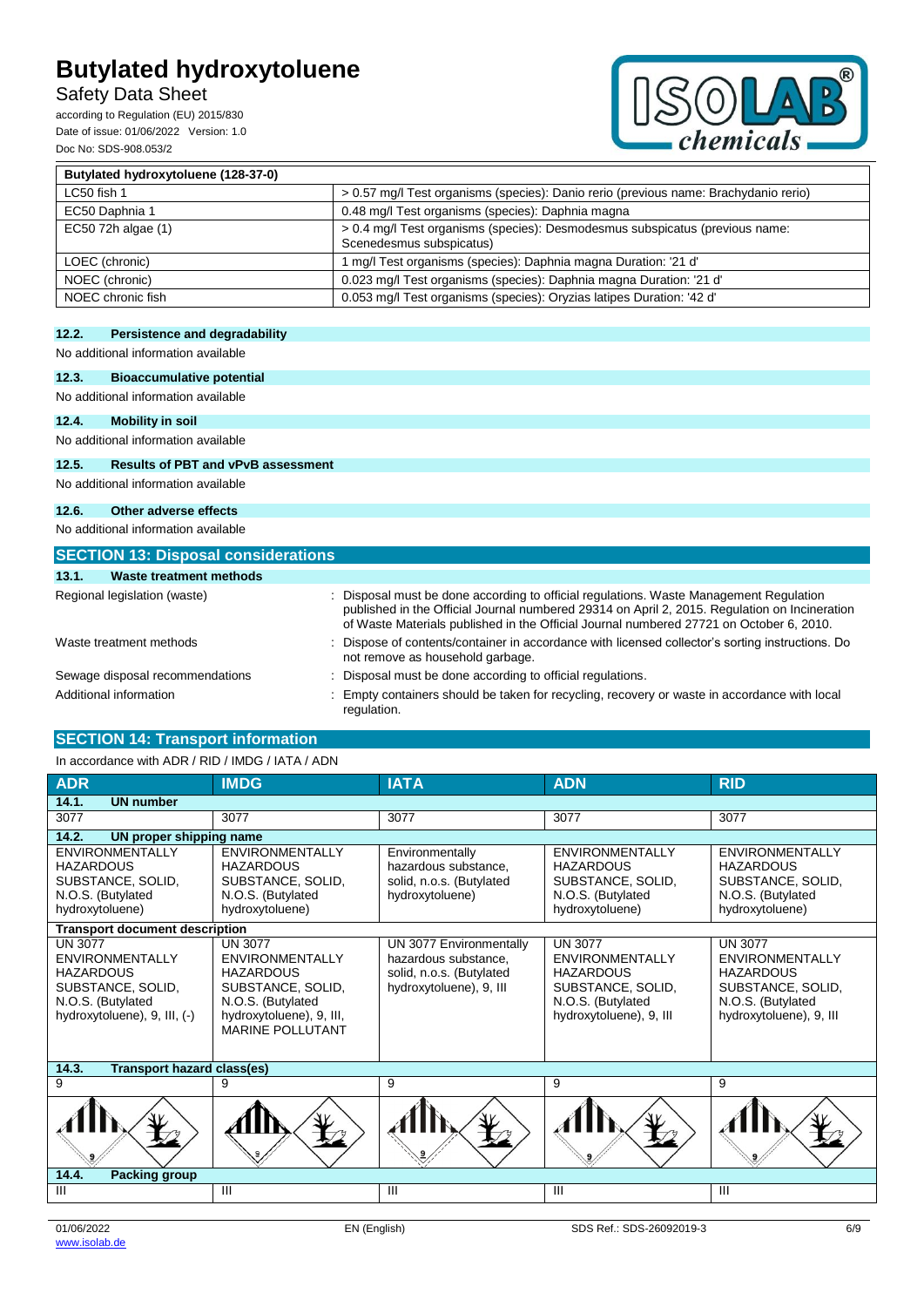# Safety Data Sheet

according to Regulation (EU) 2015/830 Date of issue: 01/06/2022 Version: 1.0 Doc No: SDS-908.053/2



| <b>ADR</b>                             | <b>IMDG</b>                                                     | <b>IATA</b>                           | <b>ADN</b>                            | <b>RID</b>                            |
|----------------------------------------|-----------------------------------------------------------------|---------------------------------------|---------------------------------------|---------------------------------------|
| 14.5.<br><b>Environmental hazards</b>  |                                                                 |                                       |                                       |                                       |
| Dangerous for the<br>environment: Yes  | Dangerous for the<br>environment : Yes<br>Marine pollutant: Yes | Dangerous for the<br>environment: Yes | Dangerous for the<br>environment: Yes | Dangerous for the<br>environment: Yes |
| No supplementary information available |                                                                 |                                       |                                       |                                       |

# **14.6. Special precautions for user**

| - Overland transport                                                       |                               |
|----------------------------------------------------------------------------|-------------------------------|
| Classification code (ADR)                                                  | ÷.<br>M7                      |
| Special provisions (ADR)                                                   | 274, 335, 375, 601            |
| Limited quantities (ADR)                                                   | 5kg                           |
| Excepted quantities (ADR)                                                  | : E1                          |
| Packing instructions (ADR)                                                 | : P002, IBC08, LP02, R001     |
| Special packing provisions (ADR)                                           | : PP12, B3                    |
| Mixed packing provisions (ADR)                                             | : MP10                        |
| Portable tank and bulk container instructions<br>(ADR)                     | : T1, BK1, BK2, BK3           |
| Portable tank and bulk container special<br>provisions (ADR)               | TP33                          |
| Tank code (ADR)                                                            | : SGAV, LGBV                  |
| Vehicle for tank carriage                                                  | : AT                          |
| Transport category (ADR)                                                   | 3                             |
| Special provisions for carriage - Packages<br>(ADR)                        | V13                           |
| Special provisions for carriage - Bulk (ADR)                               | $\therefore$ VC1, VC2         |
| Special provisions for carriage - Loading,<br>unloading and handling (ADR) | ÷.<br>CV <sub>13</sub>        |
| Hazard identification number (Kemler No.)                                  | 90<br>t                       |
| Orange plates                                                              | 90<br>3077                    |
|                                                                            |                               |
|                                                                            |                               |
| Tunnel restriction code (ADR)                                              |                               |
| EAC code                                                                   | 2Z                            |
| - Transport by sea                                                         |                               |
| Special provisions (IMDG)                                                  | 274, 335, 966, 967, 969<br>t. |
| Limited quantities (IMDG)                                                  | 5 kg<br>÷.                    |
| Excepted quantities (IMDG)                                                 | : E1                          |
| Packing instructions (IMDG)                                                | : LP02, P002                  |
| Special packing provisions (IMDG)                                          | : PP12                        |
| IBC packing instructions (IMDG)                                            | IBC08                         |
| IBC special provisions (IMDG)                                              | B <sub>3</sub>                |
| Tank instructions (IMDG)                                                   | BK1, BK2, BK3, T1             |
| Tank special provisions (IMDG)                                             | <b>TP33</b>                   |
|                                                                            | F-A                           |
| EmS-No. (Fire)                                                             | : S-F                         |
| EmS-No. (Spillage)                                                         | : A                           |
| Stowage category (IMDG)<br>Stowage and handling (IMDG)                     | : SW23                        |
|                                                                            |                               |
| - Air transport                                                            |                               |
| PCA Excepted quantities (IATA)                                             | E <sub>1</sub>                |
| PCA Limited quantities (IATA)                                              | Y956                          |
| PCA limited quantity max net quantity (IATA)                               | : 30kgG                       |
| PCA packing instructions (IATA)<br>PCA max net quantity (IATA)             | : 956<br>: 400kg              |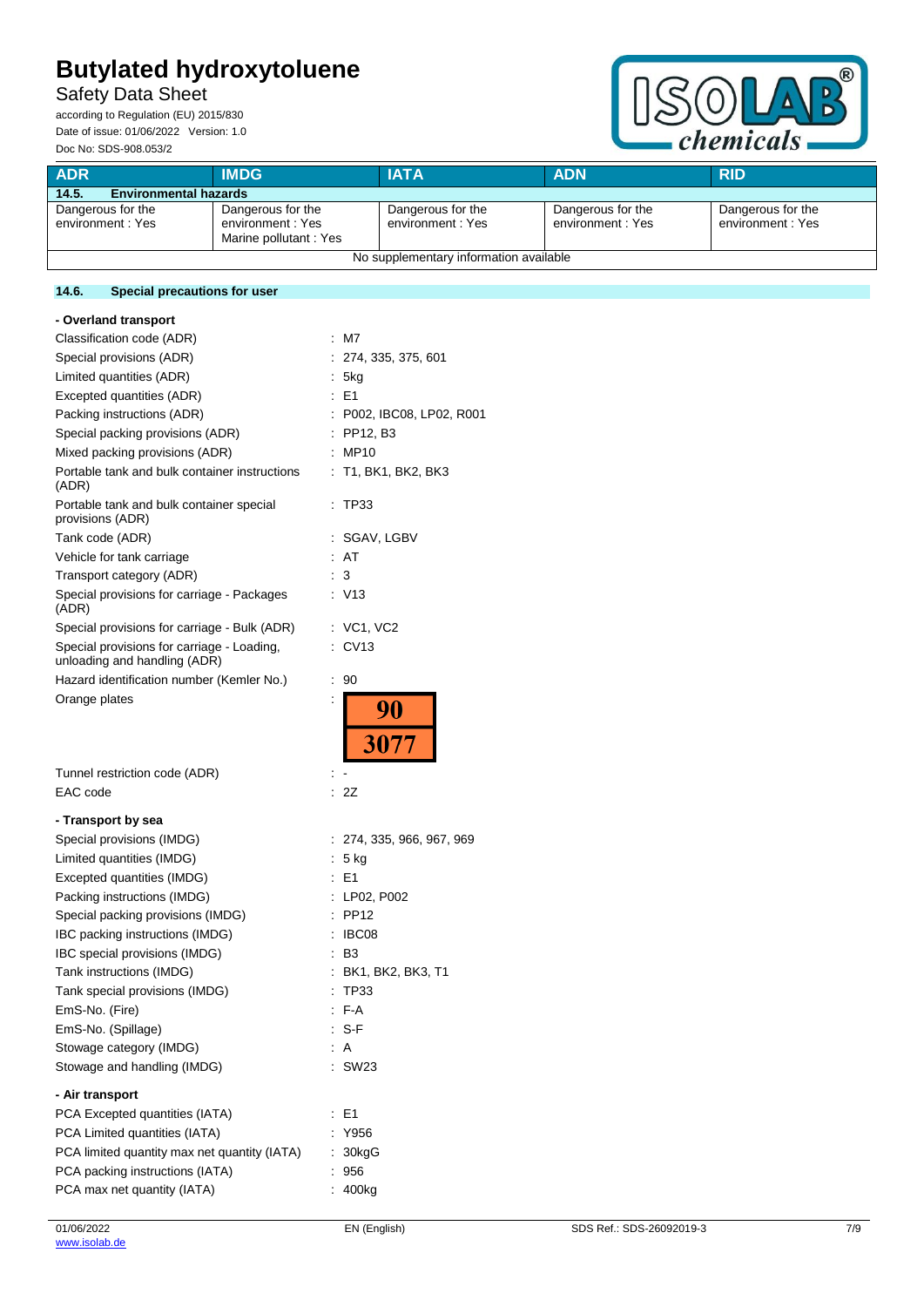# Safety Data Sheet

according to Regulation (EU) 2015/830 Date of issue: 01/06/2022 Version: 1.0 Doc No: SDS-908.053/2



| CAO packing instructions (IATA)                                            | : 956                                                                                                                  |
|----------------------------------------------------------------------------|------------------------------------------------------------------------------------------------------------------------|
| CAO max net quantity (IATA)                                                | : 400kg                                                                                                                |
| Special provisions (IATA)                                                  | : A97, A158, A179, A197                                                                                                |
| ERG code (IATA)                                                            | : 9L                                                                                                                   |
| - Inland waterway transport                                                |                                                                                                                        |
| Classification code (ADN)                                                  | $:$ M7                                                                                                                 |
| Special provisions (ADN)                                                   | : 274, 335, 375, 601                                                                                                   |
| Limited quantities (ADN)                                                   | $: 5$ kg                                                                                                               |
| Excepted quantities (ADN)                                                  | $\therefore$ E1                                                                                                        |
| Carriage permitted (ADN)                                                   | : $T^* B^{**}$                                                                                                         |
| Equipment required (ADN)                                                   | $:$ PP, A                                                                                                              |
| Number of blue cones/lights (ADN)                                          | $\therefore$ 0                                                                                                         |
| Additional requirements/Remarks (ADN)                                      | : * Only in the molten state. ** For carriage in bulk see also 7.1.4.1. ** * Only in the case of<br>transport in bulk. |
| - Rail transport                                                           |                                                                                                                        |
| Classification code (RID)                                                  | $:$ M7                                                                                                                 |
| Special provisions (RID)                                                   | : 274, 335, 375, 601                                                                                                   |
| Limited quantities (RID)                                                   | .5kg                                                                                                                   |
| Excepted quantities (RID)                                                  | $\therefore$ E1                                                                                                        |
| Packing instructions (RID)                                                 | : P002, IBC08, LP02, R001                                                                                              |
| Special packing provisions (RID)                                           | $:$ PP12, B3                                                                                                           |
| Mixed packing provisions (RID)                                             | : MP10                                                                                                                 |
| Portable tank and bulk container instructions<br>(RID)                     | $:$ T1, BK1, BK2, BK3                                                                                                  |
| Portable tank and bulk container special<br>provisions (RID)               | : TP33                                                                                                                 |
| Tank codes for RID tanks (RID)                                             | : SGAV, LGBV                                                                                                           |
| Transport category (RID)                                                   | $\therefore$ 3                                                                                                         |
| Special provisions for carriage - Packages<br>(RID)                        | $:$ W13                                                                                                                |
| Special provisions for carriage - Bulk (RID)                               | $:$ VC1, VC2                                                                                                           |
| Special provisions for carriage - Loading,<br>unloading and handling (RID) | : CW13, CW31                                                                                                           |
| Colis express (express parcels) (RID)                                      | $\therefore$ CE11                                                                                                      |
| Hazard identification number (RID)                                         | : 90                                                                                                                   |

**14.7. Transport in bulk according to Annex II of Marpol and the IBC Code** Not applicable

# **SECTION 15: Regulatory information**

**15.1. Safety, health and environmental regulations/legislation specific for the substance or mixture**

# **15.1.1. EU-Regulations**

No REACH Annex XVII restrictions Butylated hydroxytoluene is not on the REACH Candidate List Butylated hydroxytoluene is not on the REACH Annex XIV List

## **15.1.2. National regulations**

## **Germany**

| Reference to AwSV                                                              | : Water hazard class (WGK) 2, Significantly hazardous to water (Classification according to<br>AwSV; ID No. 724) |                                                                    |     |  |
|--------------------------------------------------------------------------------|------------------------------------------------------------------------------------------------------------------|--------------------------------------------------------------------|-----|--|
| 12th Ordinance Implementing the Federal<br>Immission Control Act - 12. BlmSchV |                                                                                                                  | : Is not subject of the 12. BlmSchV (Hazardous Incident Ordinance) |     |  |
| <b>Netherlands</b>                                                             |                                                                                                                  |                                                                    |     |  |
| SZW-lijst van kankerverwekkende stoffen                                        | : The substance is not listed                                                                                    |                                                                    |     |  |
| SZW-lijst van mutagene stoffen                                                 | : The substance is not listed                                                                                    |                                                                    |     |  |
| 01/06/2022                                                                     | EN (English)                                                                                                     | SDS Ref.: SDS-26092019-3                                           | 8/9 |  |